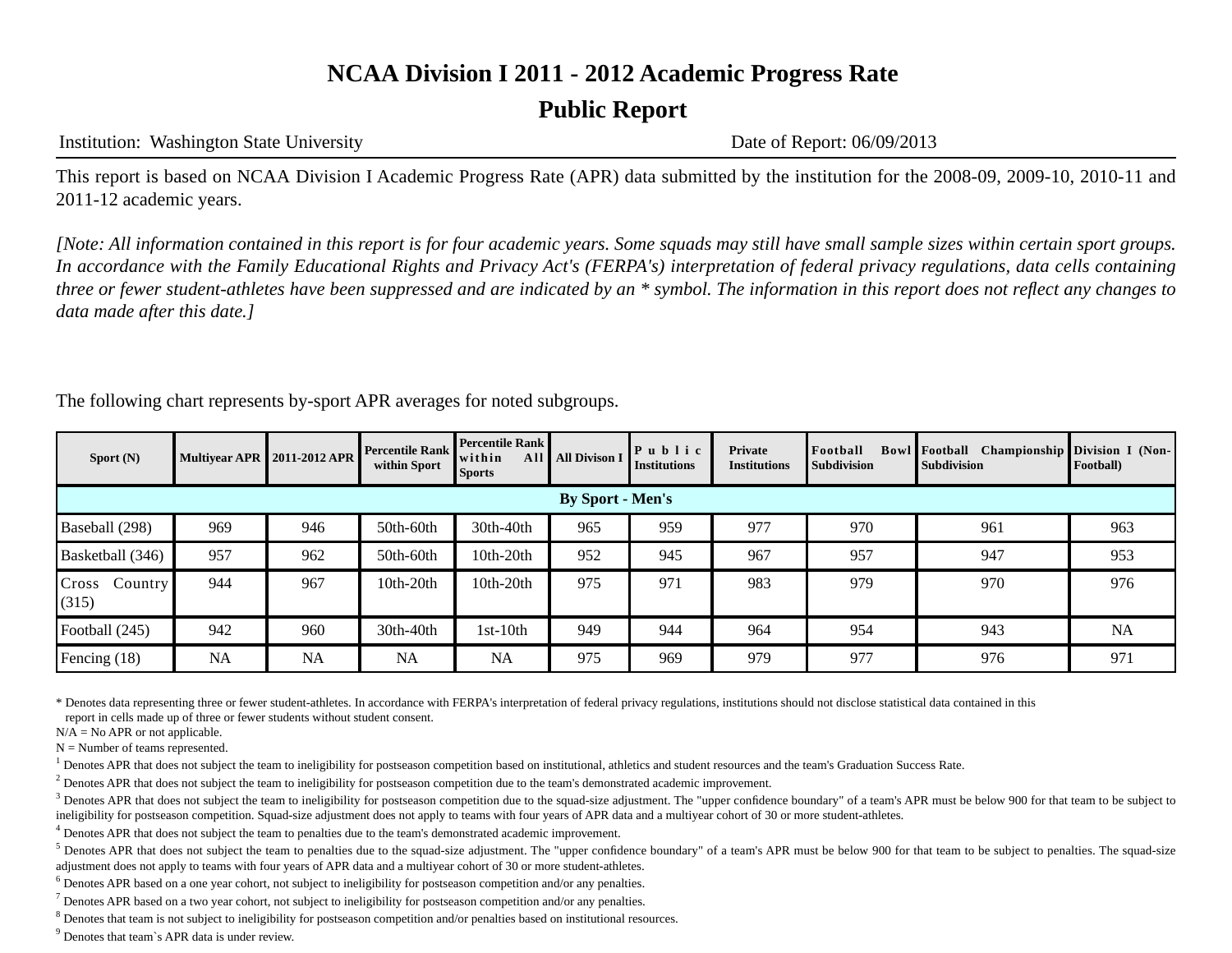### **Public Report**

Institution: Washington State University Date of Report: 06/09/2013

| Sport (N)                  |           | Multiyear APR 2011-2012 APR | <b>Percentile Rank</b><br>within Sport | <b>Percentile Rank</b><br>within<br>All<br><b>Sports</b> | <b>All Divison I</b>      | Public<br><b>Institutions</b> | <b>Private</b><br><b>Institutions</b> | Football<br><b>Subdivision</b> | Bowl Football Championship Division I (Non-<br><b>Subdivision</b> | Football) |
|----------------------------|-----------|-----------------------------|----------------------------------------|----------------------------------------------------------|---------------------------|-------------------------------|---------------------------------------|--------------------------------|-------------------------------------------------------------------|-----------|
| Golf (297)                 | 985       | 946                         | 50th-60th                              | 60th-70th                                                | 974                       | 971                           | 981                                   | 983                            | 970                                                               | 969       |
| Gymnastics (16)            | <b>NA</b> | <b>NA</b>                   | <b>NA</b>                              | <b>NA</b>                                                | 979                       | 979                           | 975                                   | 980                            | 986                                                               | 965       |
| Ice Hockey (58)            | <b>NA</b> | <b>NA</b>                   | <b>NA</b>                              | <b>NA</b>                                                | 983                       | 977                           | 989                                   | 983                            | 993                                                               | 978       |
| Lacrosse $(61)$            | <b>NA</b> | <b>NA</b>                   | <b>NA</b>                              | <b>NA</b>                                                | 974                       | 972                           | 975                                   | 984                            | 974                                                               | 967       |
| Skiing (11)                | <b>NA</b> | NA                          | NA                                     | <b>NA</b>                                                | 978                       | 969                           | 992                                   | 981                            | 988                                                               | 960       |
| Soccer $(203)$             | <b>NA</b> | <b>NA</b>                   | <b>NA</b>                              | <b>NA</b>                                                | 969                       | 961                           | 976                                   | 969                            | 972                                                               | 967       |
| Swimming $(137)$           | NA        | NA                          | NA                                     | <b>NA</b>                                                | 976                       | 972                           | 983                                   | 977                            | 975                                                               | 977       |
| Tennis $(261)$             | NA        | <b>NA</b>                   | NA                                     | <b>NA</b>                                                | 974                       | 970                           | 980                                   | 978                            | 970                                                               | 974       |
| Track,<br>Indoor<br>(260)  | 965       | 982                         | $40th-50th$                            | 20th-30th                                                | 965                       | 958                           | 980                                   | 967                            | 961                                                               | 967       |
| Outdoor<br>Track,<br>(280) | 967       | 982                         | 40th-50th                              | 30th-40th                                                | 968                       | 961                           | 982                                   | 969                            | 964                                                               | 970       |
| Volleyball (22)            | <b>NA</b> | <b>NA</b>                   | <b>NA</b>                              | <b>NA</b>                                                | 978                       | 974                           | 983                                   | 978                            | 982                                                               | 977       |
| Water Polo (22)            | <b>NA</b> | <b>NA</b>                   | <b>NA</b>                              | <b>NA</b>                                                | 980                       | 978                           | 981                                   | 989                            | 991                                                               | 968       |
| Wrestling (77)             | <b>NA</b> | <b>NA</b>                   | <b>NA</b>                              | <b>NA</b>                                                | 961                       | 956                           | 973                                   | 965                            | 960                                                               | 953       |
|                            |           |                             |                                        |                                                          | <b>By Sport - Women's</b> |                               |                                       |                                |                                                                   |           |
| Basketball (344)           | 977       | 1000                        | 50th-60th                              | 40th-50th                                                | 972                       | 967                           | 980                                   | 972                            | 971                                                               | 972       |

\* Denotes data representing three or fewer student-athletes. In accordance with FERPA's interpretation of federal privacy regulations, institutions should not disclose statistical data contained in this

report in cells made up of three or fewer students without student consent.

 $N/A = No$  APR or not applicable.

 $N =$  Number of teams represented.

<sup>1</sup> Denotes APR that does not subject the team to ineligibility for postseason competition based on institutional, athletics and student resources and the team's Graduation Success Rate.

 $<sup>2</sup>$  Denotes APR that does not subject the team to ineligibility for postseason competition due to the team's demonstrated academic improvement.</sup>

 $3$  Denotes APR that does not subject the team to ineligibility for postseason competition due to the squad-size adjustment. The "upper confidence boundary" of a team's APR must be below 900 for that team to be subject to ineligibility for postseason competition. Squad-size adjustment does not apply to teams with four years of APR data and a multiyear cohort of 30 or more student-athletes.

<sup>4</sup> Denotes APR that does not subject the team to penalties due to the team's demonstrated academic improvement.

<sup>5</sup> Denotes APR that does not subject the team to penalties due to the squad-size adjustment. The "upper confidence boundary" of a team's APR must be below 900 for that team to be subject to penalties. The squad-size adjustment does not apply to teams with four years of APR data and a multiyear cohort of 30 or more student-athletes.

<sup>6</sup> Denotes APR based on a one year cohort, not subject to ineligibility for postseason competition and/or any penalties.

 $^7$  Denotes APR based on a two year cohort, not subject to ineligibility for postseason competition and/or any penalties.

<sup>8</sup> Denotes that team is not subject to ineligibility for postseason competition and/or penalties based on institutional resources.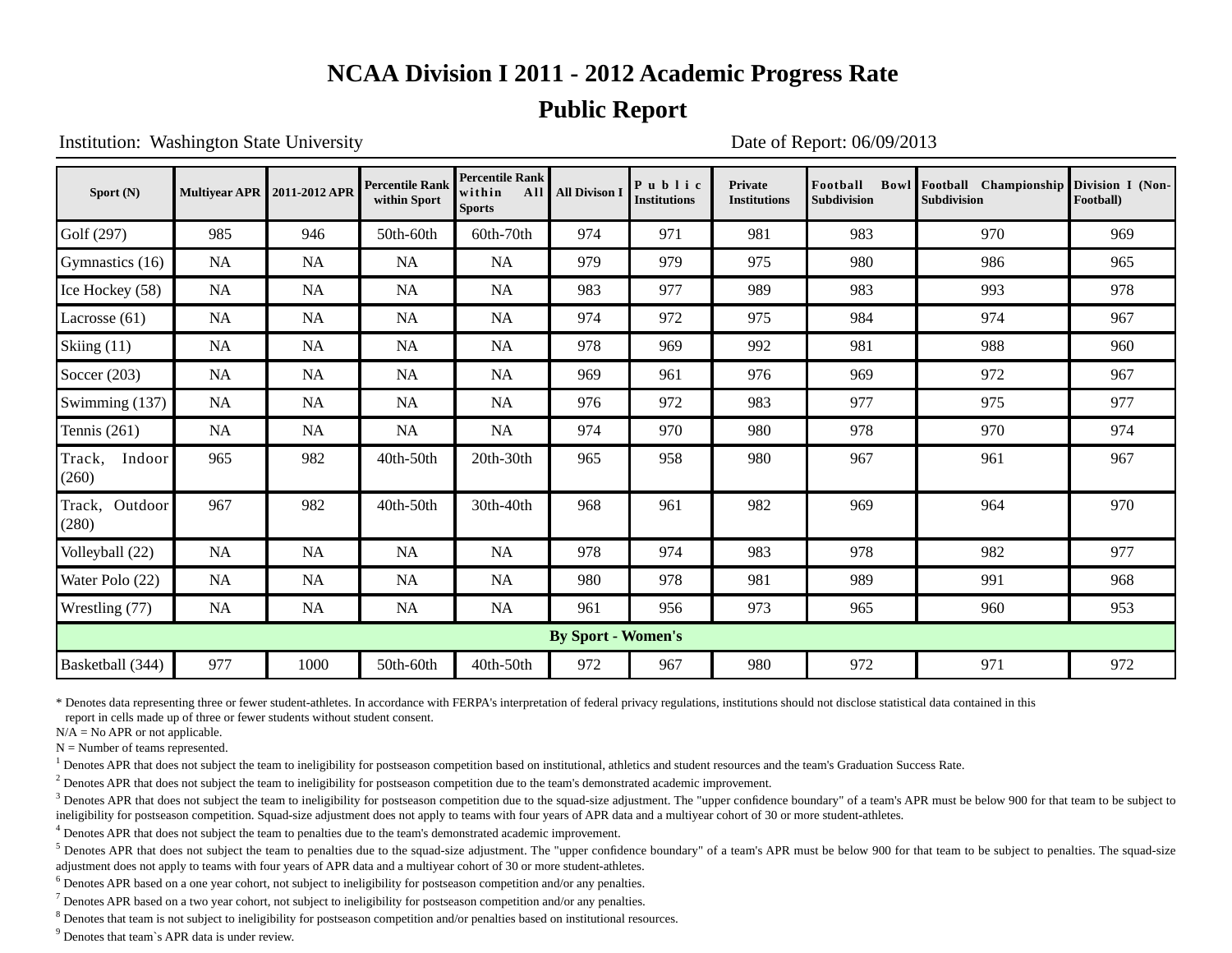### **Public Report**

Institution: Washington State University Date of Report: 06/09/2013

| Sport $(N)$             |           | Multivear APR 2011-2012 APR | <b>Percentile Rank</b><br>within Sport | <b>Percentile Rank</b><br>within<br><b>Sports</b> | All   All Divison I | Public<br><b>Institutions</b> | <b>Private</b><br><b>Institutions</b> | Football<br><b>Subdivision</b> | Bowl Football Championship Division I (Non-<br>Subdivision | Football) |
|-------------------------|-----------|-----------------------------|----------------------------------------|---------------------------------------------------|---------------------|-------------------------------|---------------------------------------|--------------------------------|------------------------------------------------------------|-----------|
| Bowling (36)            | NA        | NA                          | NA                                     | NA                                                | 964                 | 957                           | 977                                   | 981                            | 955                                                        | 984       |
| Cross Country<br>(343)  | 984       | 1000                        | 30th-40th                              | 50th-60th                                         | 983                 | 981                           | 989                                   | 985                            | 981                                                        | 985       |
| Fencing (22)            | <b>NA</b> | <b>NA</b>                   | <b>NA</b>                              | <b>NA</b>                                         | 983                 | 974                           | 988                                   | 977                            | 989                                                        | 986       |
| Field<br>Hockey<br>(79) | <b>NA</b> | <b>NA</b>                   | NA                                     | <b>NA</b>                                         | 989                 | 985                           | 993                                   | 986                            | 992                                                        | 988       |
| Golf (258)              | 959       | 929                         | $1st-10th$                             | 20th-30th                                         | 986                 | 984                           | 991                                   | 988                            | 984                                                        | 986       |
| Gymnastics (61)         | <b>NA</b> | <b>NA</b>                   | <b>NA</b>                              | NA                                                | 989                 | 989                           | 988                                   | 989                            | 992                                                        | 981       |
| Ice Hockey (34)         | <b>NA</b> | <b>NA</b>                   | NA                                     | <b>NA</b>                                         | 989                 | 985                           | 991                                   | 988                            | 993                                                        | 987       |
| Lacrosse (93)           | NA        | NA                          | <b>NA</b>                              | NA                                                | 988                 | 984                           | 989                                   | 988                            | 987                                                        | 987       |
| Rowing (86)             | 974       | 981                         | 10th-20th                              | 40th-50th                                         | 986                 | 984                           | 988                                   | 984                            | 989                                                        | 985       |
| Skiing (12)             | <b>NA</b> | <b>NA</b>                   | <b>NA</b>                              | NA                                                | 988                 | 985                           | 994                                   | 974                            | 994                                                        | 998       |
| Soccer $(322)$          | 979       | 989                         | 30th-40th                              | 40th-50th                                         | 981                 | 978                           | 987                                   | 983                            | 978                                                        | 982       |
| Softball (289)          | <b>NA</b> | <b>NA</b>                   | <b>NA</b>                              | NA                                                | 978                 | 974                           | 988                                   | 982                            | 975                                                        | 978       |
| Swimming (197)          | 968       | 981                         | $1st-10th$                             | 30th-40th                                         | 986                 | 984                           | 989                                   | 987                            | 985                                                        | 986       |
| Tennis $(322)$          | 976       | 1000                        | 20th-30th                              | 40th-50th                                         | 982                 | 980                           | 987                                   | 985                            | 980                                                        | 983       |

\* Denotes data representing three or fewer student-athletes. In accordance with FERPA's interpretation of federal privacy regulations, institutions should not disclose statistical data contained in this report in cells made up of three or fewer students without student consent.

 $N/A = No$  APR or not applicable.

 $N =$  Number of teams represented.

<sup>1</sup> Denotes APR that does not subject the team to ineligibility for postseason competition based on institutional, athletics and student resources and the team's Graduation Success Rate.

 $<sup>2</sup>$  Denotes APR that does not subject the team to ineligibility for postseason competition due to the team's demonstrated academic improvement.</sup>

 $3$  Denotes APR that does not subject the team to ineligibility for postseason competition due to the squad-size adjustment. The "upper confidence boundary" of a team's APR must be below 900 for that team to be subject to ineligibility for postseason competition. Squad-size adjustment does not apply to teams with four years of APR data and a multiyear cohort of 30 or more student-athletes.

<sup>4</sup> Denotes APR that does not subject the team to penalties due to the team's demonstrated academic improvement.

<sup>5</sup> Denotes APR that does not subject the team to penalties due to the squad-size adjustment. The "upper confidence boundary" of a team's APR must be below 900 for that team to be subject to penalties. The squad-size adjustment does not apply to teams with four years of APR data and a multiyear cohort of 30 or more student-athletes.

<sup>6</sup> Denotes APR based on a one year cohort, not subject to ineligibility for postseason competition and/or any penalties.

 $^7$  Denotes APR based on a two year cohort, not subject to ineligibility for postseason competition and/or any penalties.

<sup>8</sup> Denotes that team is not subject to ineligibility for postseason competition and/or penalties based on institutional resources.